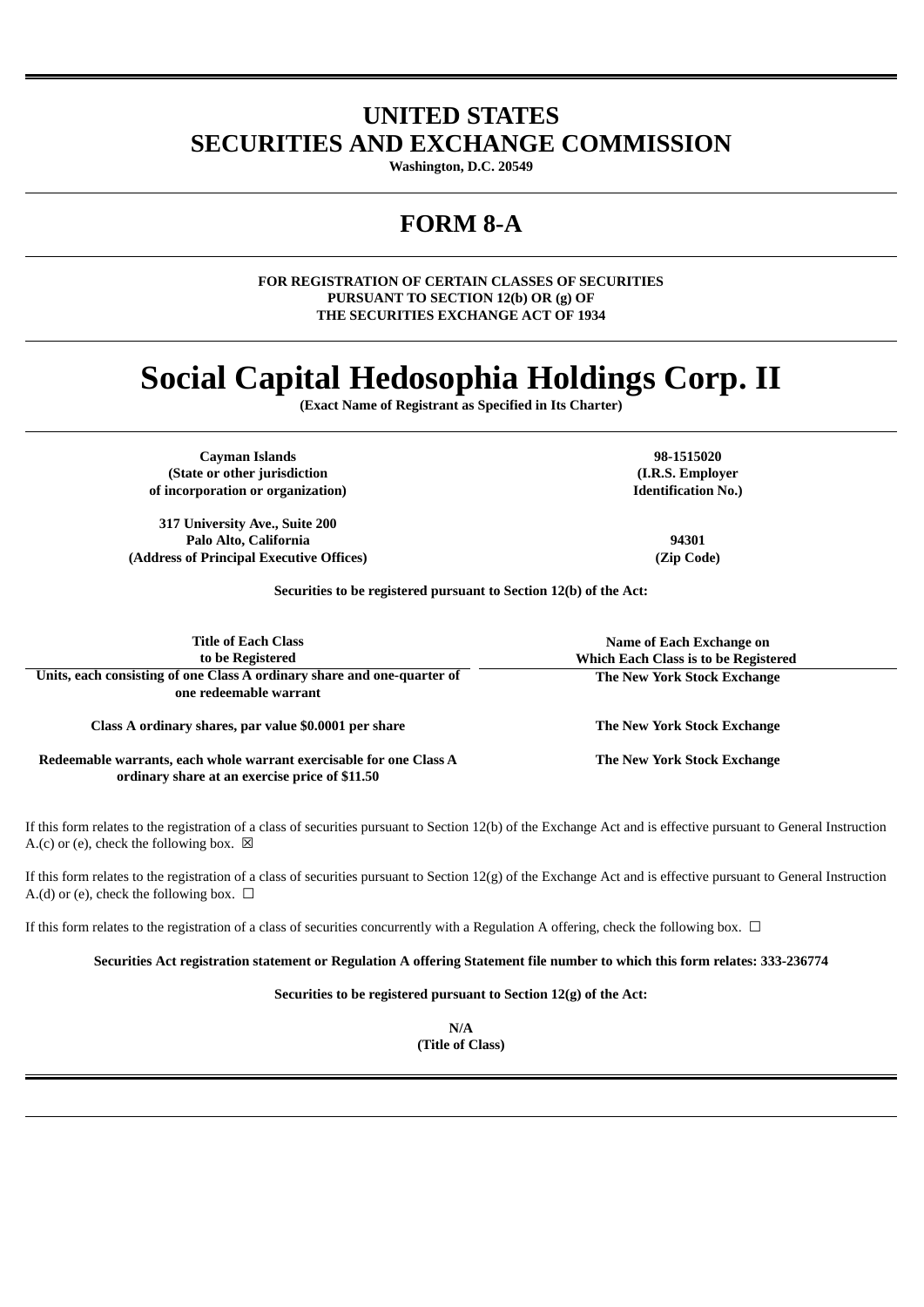#### **Item 1. Description of Registrant's Securities to be Registered.**

The securities to be registered hereby are units, Class A ordinary shares, par value \$0.0001 per share, and redeemable warrants to purchase Class A ordinary shares, of Social Capital Hedosophia Holdings Corp. II (the "Registrant"). The description of the units, Class A ordinary shares and warrants set forth under the heading "Description of Securities" in the Registrant's prospectus forming part of its Registration Statement on Form S-1 (File No. 333236774), originally filed with the Securities and Exchange Commission on February 28, 2020, as thereafter amended and [supplemented](https://www.sec.gov/Archives/edgar/data/1801169/000110465920031521/tv538687-ipobs1a.htm) from time to time (the "Registration Statement"), to which this Form 8-A relates is incorporated by reference herein. Any form of prospectus or prospectus supplement to the Registration Statement that includes such descriptions and that are subsequently filed are hereby also incorporated by reference herein.

#### **Item 2. Exhibits.**

The following exhibits have been filed as exhibits to the Registration Statement, as amended, and are incorporated herein by reference:

| <b>Exhibit</b><br>No. | <b>Description</b>                                                                                                                                                                                                                                                                                                                  |
|-----------------------|-------------------------------------------------------------------------------------------------------------------------------------------------------------------------------------------------------------------------------------------------------------------------------------------------------------------------------------|
| 3.1                   | Memorandum and Articles of Association (incorporated by reference to Exhibit 3.1 filed with the Registrant's Registration Statement on<br>Form S-1 (File No. 333-236774), filed with the Securities and Exchange Commission on February 28, 2020).                                                                                  |
| 3.2                   | Form of Amended and Restated Memorandum and Articles of Association (incorporated by reference to Exhibit 3.2 filed with the<br>Registrant's Registration Statement on Form S-1 (File No. 333-236774), filed with the Securities and Exchange Commission on February 28,<br>$2020$ ).                                               |
| 4.1                   | Specimen Unit Certificate (incorporated by reference to Exhibit 4.1 filed with the Registrant's Registration Statement on Form S-1 (File No.<br>333-236774), filed with the Securities and Exchange Commission on February 28, 2020).                                                                                               |
| 4.2                   | Specimen Class A Ordinary Share Certificate (incorporated by reference to Exhibit 4.2 filed with the Registrant's Registration Statement on<br>Form S-1 (File No. 333-236774), filed with the Securities and Exchange Commission on February 28, 2020).                                                                             |
| 4.3                   | Specimen Warrant Certificate (incorporated by reference to Exhibit 4.3 filed with Amendment No. 1 to the Registrant's Registration<br>Statement on Form S-1 (File No. 333-236774), filed with the Securities and Exchange Commission on March 11, 2020).                                                                            |
| 4.4                   | Form of Warrant Agreement between Continental Stock Transfer & Trust Company and the Registrant (incorporated by reference to Exhibit<br>4.4 filed with Amendment No. 1 to the Registrant's Registration Statement on Form S-1 (File No. 333-236774), filed with the Securities and<br>Exchange Commission on March 11, 2020).      |
| <b>10.3</b>           | Form of Investment Management Trust Agreement between Continental Stock Transfer & Trust Company and the Registrant (incorporated<br>by reference to Exhibit 10.3 filed with the Registrant's Registration Statement on Form S-1 (File No. 333-236774), filed with the Securities<br>and Exchange Commission on February 28, 2020). |
| 10.4                  | Form of Registration Rights Agreement between the Registrant and certain security holders (incorporated by reference to Exhibit 10.4 filed<br>with the Registrant's Registration Statement on Form S-1 (File No. 333-236774), filed with the Securities and Exchange Commission on<br>February 28, 2020).                           |